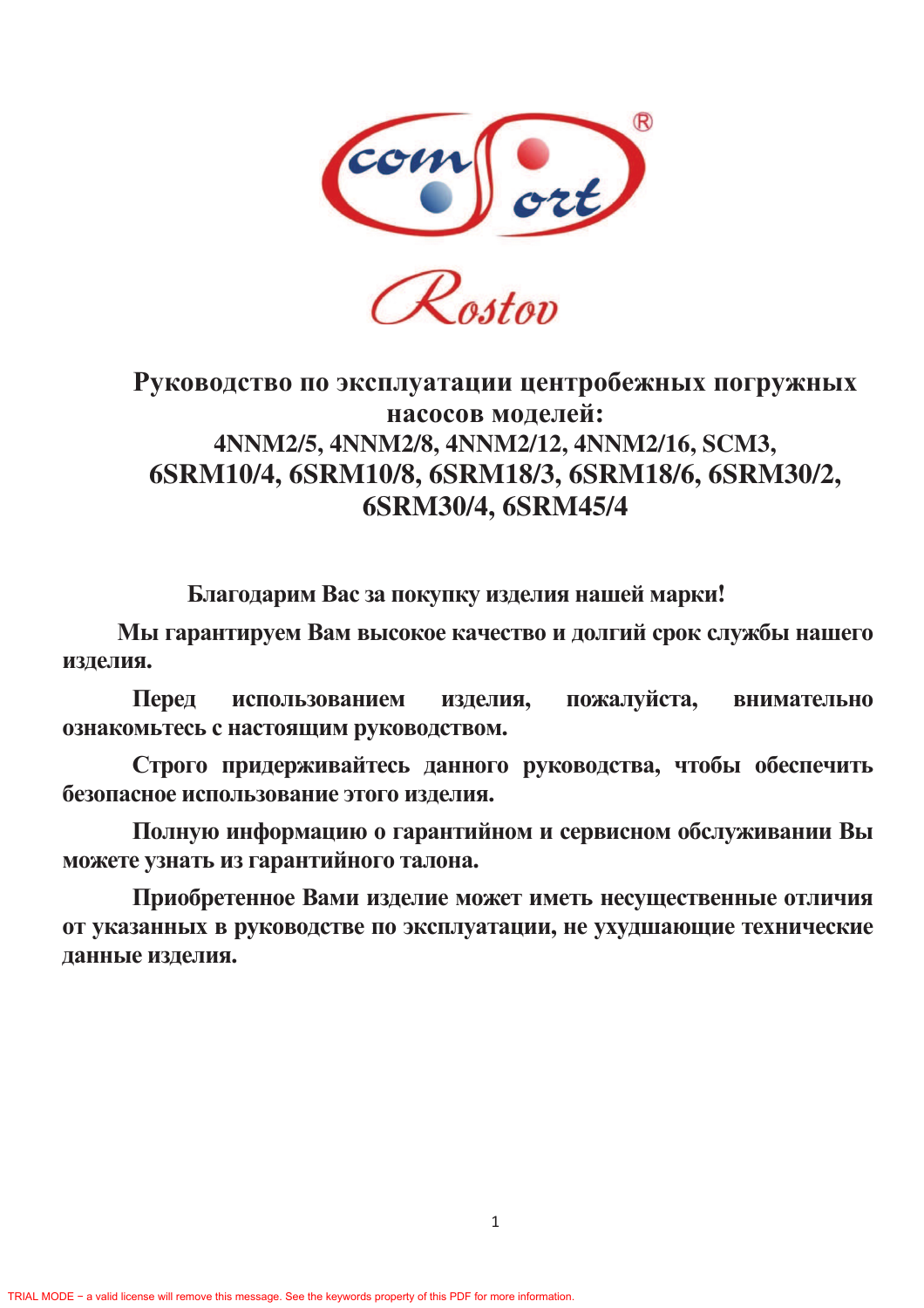Внешний вид насосов

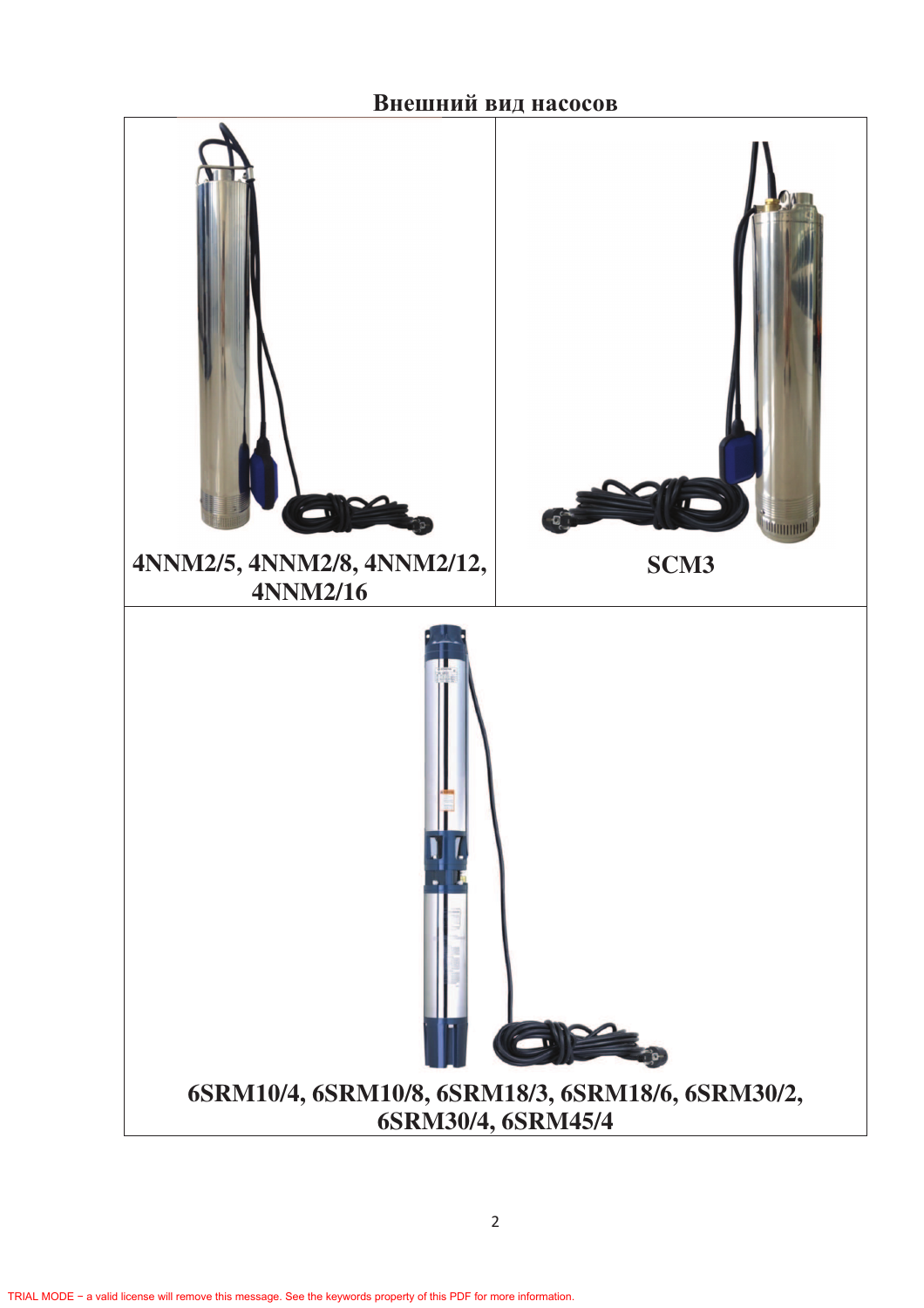### Ввеление

# Предназначение:

Данные центробежные погружные насосы предназначены для перекачивания воды из колодцев, резервуаров, скважин, для использования в домашнем хозяйстве, жданских и индустриальных областях, садоводстве, поливе и т.д.

Наличие поплавкового выключателя в моделях 4NNM2/5, 4NNM2/8, 4NNM2/12, 4NNM2/16, SCM3 обеспечивает работу насоса в автоматическом режиме и защиту насоса от работы без воды. Корпус насоса, вал, нижнее основание, корпус статора, крышки впускного и выпускного отверстий изготовлены из высококачественной нержавеющей стали.

При производстве насоса используются высококачественные подшипники японской корпорации NSK. В обмотку статора насоса встроена термозащита, которая защищает мотор насоса от перегрузок.

## Комплектация:

Насос в сборе  $-1$  шт.

Штуцер для присоединения шланга - 1 шт. (только для моделей: 4NNM2/5, 4NNM2/8, 4NNM2/12, 4NNM2/16, SCM3)

Капроновая веревка - 1 шт. (только для моделей: 4NNM2/5,

4NNM2/8, 4NNM2/12, 4NNM2/16, SCM3)

Инструкция по эксплуатации - 1 шт.

 $\Gamma$ арантийный талон - 1 шт.

 $y$ паковка – 1 шт.

\*Производитель имеет право изменять вышеуказанную комплектацию.

| телни кекие ларактеристики |     |                     |                 |                 |             |  |  |
|----------------------------|-----|---------------------|-----------------|-----------------|-------------|--|--|
| Параметры/                 |     | $4NNM2/5$ $4NNM2/8$ | <b>4NNM2/12</b> | <b>4NNM2/16</b> | <b>SCM3</b> |  |  |
| Модель                     |     |                     |                 |                 |             |  |  |
| Потребляемая               | 250 | 370                 |                 | 750             | 550         |  |  |
| мощность, Вт               |     |                     | 550             |                 |             |  |  |
| Макс.                      |     |                     |                 |                 |             |  |  |
| производитель              | 50  | 50                  | 50              | 50              | 100         |  |  |
| ность, л/мин               |     |                     |                 |                 |             |  |  |
| Макс. высота               |     |                     |                 |                 |             |  |  |
| подъема, м                 | 29  | 46                  | 69              | 92              | 34          |  |  |

### Технические узряктеристики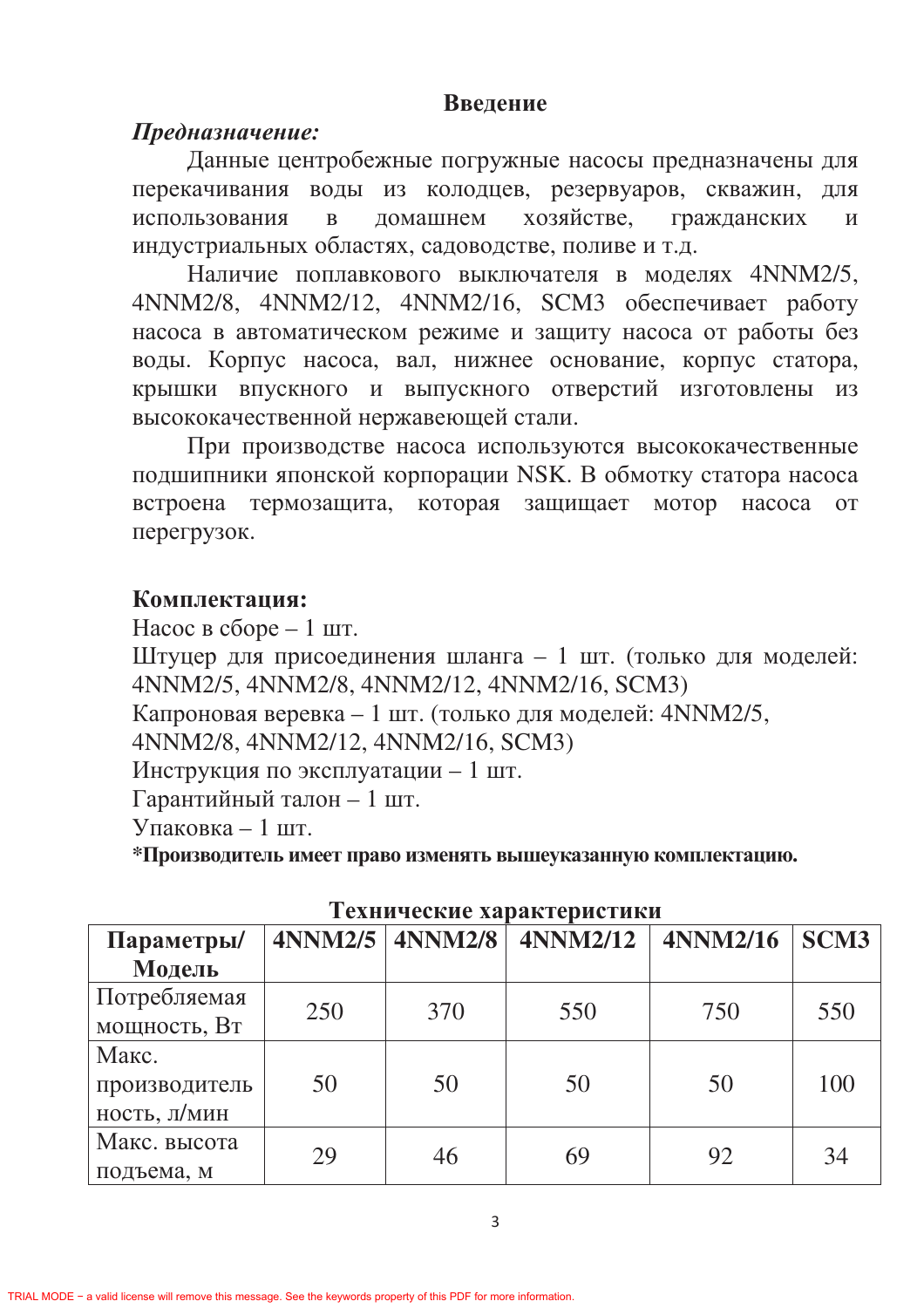| Макс.<br>температура |          |              |           |           |              |
|----------------------|----------|--------------|-----------|-----------|--------------|
| перекачиваемо        | $+35$    | $+35$        | $+35$     | $+35$     | $+35$        |
| й жидкости,          |          |              |           |           |              |
| $\rm ^{\circ}C$      |          |              |           |           |              |
| Макс.                |          |              |           |           |              |
| содержание           | 0.15     | 0.15         | 0.15      | 0.15      | 0.15         |
| нерастворимы         |          |              |           |           |              |
| х примесей, %        |          |              |           |           |              |
| Мин. диаметр         | 110      | 110          | 110       | 110       | 140          |
| скважины, мм         |          |              |           |           |              |
| Параметры            | 220B/50T | 220B/50T     | 220В/50Гц | 220В/50Гц | 220B/        |
| сети питания         | Ц        | Ц            |           |           | $50\Gamma$ ц |
| Длина                |          |              |           |           |              |
| сетевого             | 16       | 25           | 40        | 50        | 32           |
| кабеля, м            |          |              |           |           |              |
| Длина                |          |              |           |           |              |
| капроновой           | 16       | 25           | 40        | 50        | 32           |
| веревки, м           |          |              |           |           |              |
| Размер               |          |              |           |           |              |
| присоедините         |          |              |           |           |              |
| льного               | 1        | $\mathbf{1}$ | 1         | 1         | 11/4         |
| штуцера,             |          |              |           |           |              |
| дюйм                 |          |              |           |           |              |

| Параметры/<br>Модель                   | <b>6SRM</b><br>10/4 | <b>6SRM</b><br>10/8 | <b>6SRM</b><br>18/3 | <b>6SRM</b><br>18/6 | <b>6SRM</b><br>30/2 | <b>6SRM</b><br>30/4 | <b>6SRM</b><br>45/4 |
|----------------------------------------|---------------------|---------------------|---------------------|---------------------|---------------------|---------------------|---------------------|
| Потребляемая<br>мощность, Вт           | 2200                | 5500                | 2200                | 5500                | 3000                | 5500                | 5500                |
| Макс.<br>производитель<br>ность, л/мин | 267                 | 267                 | 450                 | 450                 | 667                 | 667                 | 1000                |
| Макс. высота<br>подъема, м             | 58                  | 116                 | 43                  | 86                  | 29                  | 59                  | 50                  |
| Макс.<br>температура<br>перекачиваемо  | $+35$               | $+35$               | $+35$               | $+35$               | $+35$               | $+35$               | $+35$               |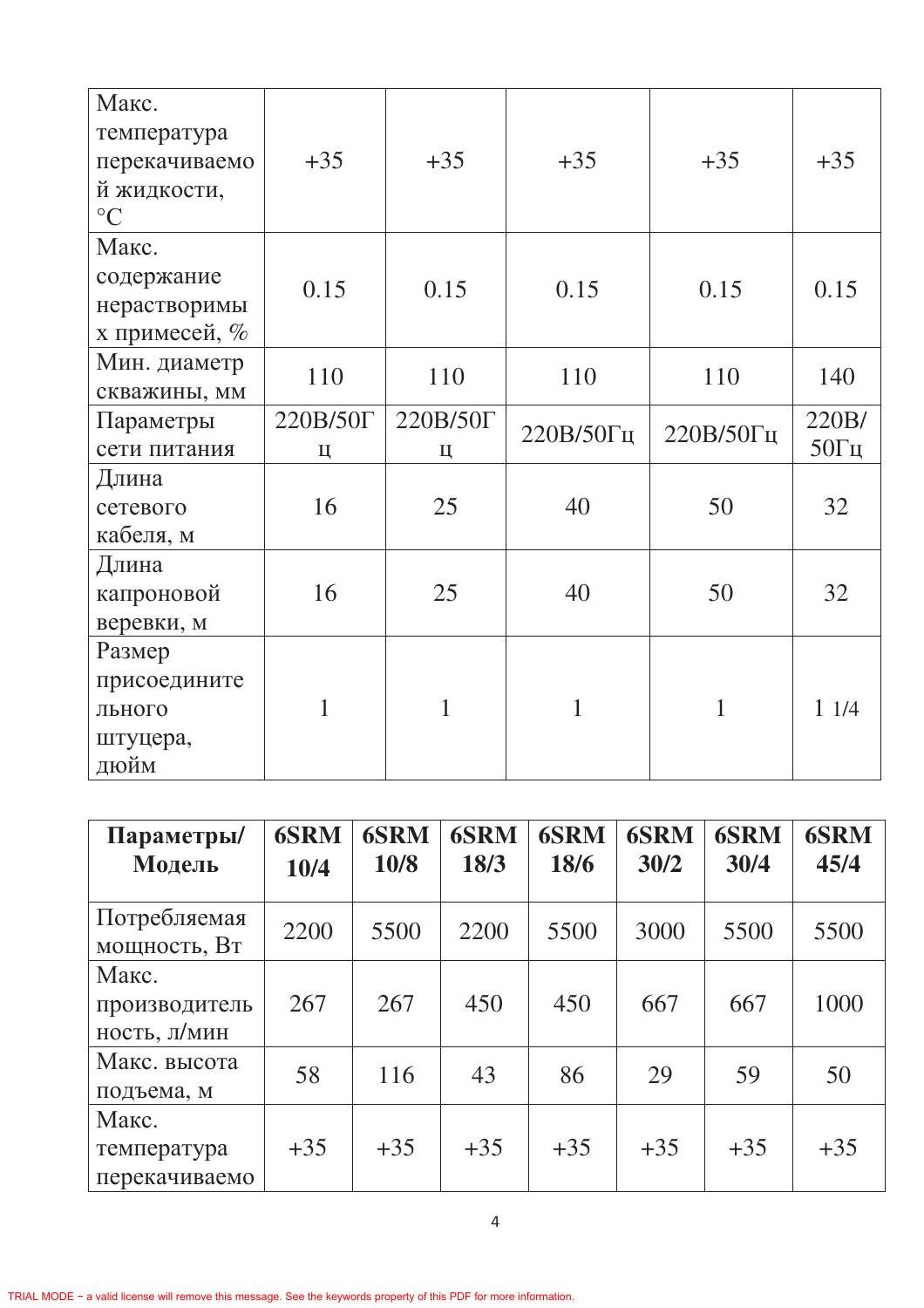| й жидкости,<br>$\rm ^{\circ}C$ |              |              |              |              |              |              |              |
|--------------------------------|--------------|--------------|--------------|--------------|--------------|--------------|--------------|
| Макс.                          |              |              |              |              |              |              |              |
| содержание                     | 0.25         | 0.25         | 0.25         | 0.25         | 0.25         | 0.25         | 0.25         |
| нерастворимы                   |              |              |              |              |              |              |              |
| х примесей, %                  |              |              |              |              |              |              |              |
| Мин. диаметр                   | 160          | 160          | 160          | 160          | 160          | 160          | 160          |
| скважины, мм                   |              |              |              |              |              |              |              |
| Параметры                      | 220B/        | 220B/        | 220B/        | 220B/        | 220B/        | 220B/        | 220B/        |
| сети питания                   | $50\Gamma$ ц | $50\Gamma$ ц | $50\Gamma$ ц | $50\Gamma$ ц | $50\Gamma$ ц | $50\Gamma$ ц | $50\Gamma$ ц |
| Длина                          |              |              |              |              |              |              |              |
| сетевого                       | 10           | 10           | 10           | 10           | 10           | 10           | 10           |
| кабеля, м                      |              |              |              |              |              |              |              |

Насос рассчитан на стабильную работу при колебаниях напряжения от 180 до 240В.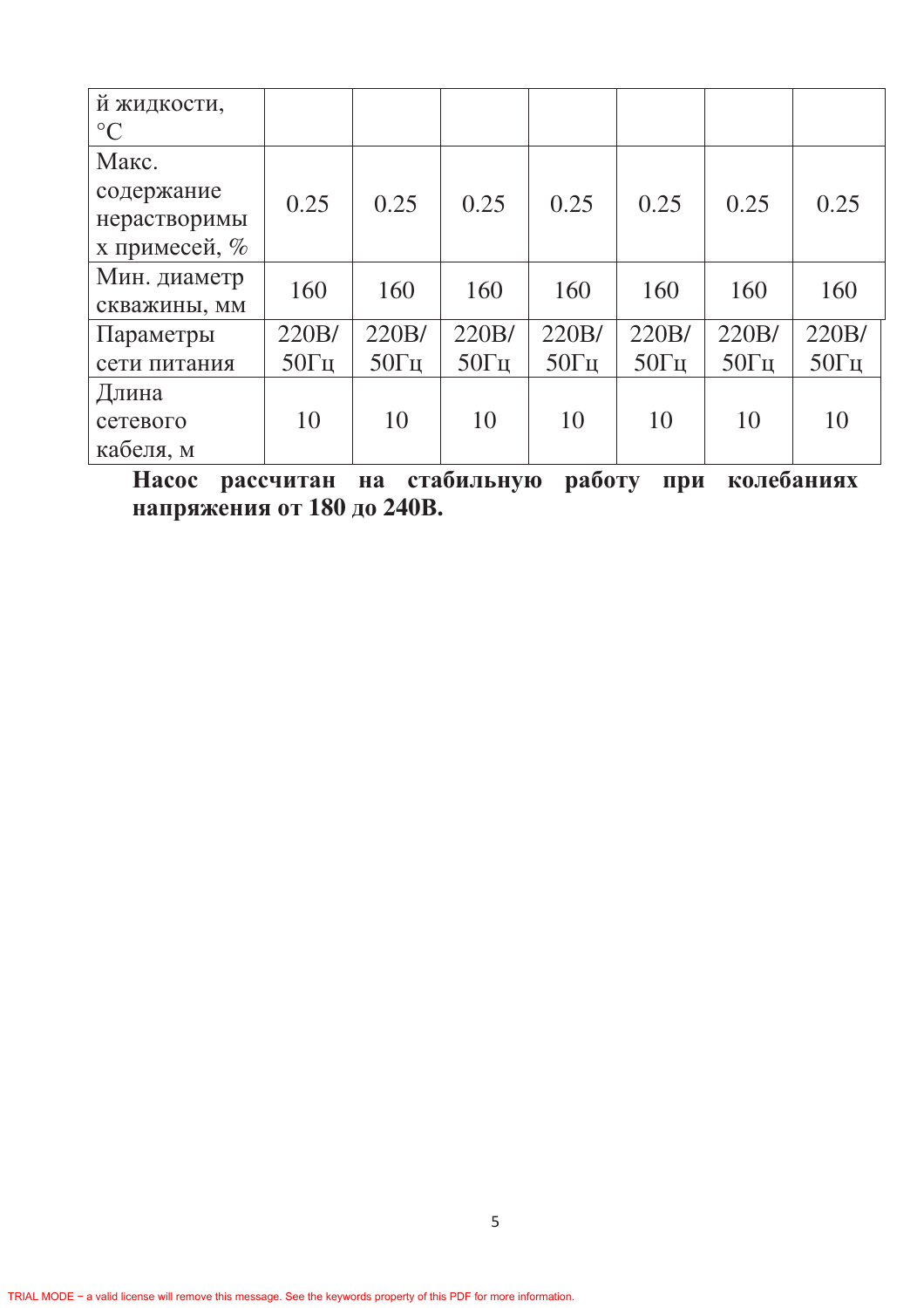

| $N_2$ | <b>Наименование</b>     | $N_2$ | Наименование             |
|-------|-------------------------|-------|--------------------------|
| 1.    | Ручка                   | 18.   | Верхняя упорная пластина |
| 2.    | Гайка                   | 19.   | Подшипник                |
| 3.    | Винт                    | 20.   | Ротор                    |
| 4.    | XOMYT                   | 21.   | Корпус насосной части    |
| 5.    | Защита кабеля           | 22.   | Верхний вкладыш          |
| 6.    | Кабель                  | 23.   | Статор                   |
| 7.    | Поплавковый             | 24.   | Нижний вкладыш           |
|       | выключатель             |       |                          |
| 8.    | Корпус двигателя насоса | 25.   | Нижняя упорная пластина  |
| 9.    | О-образное              | 26.   | Набор сальников          |
|       | уплотнительное кольцо   |       |                          |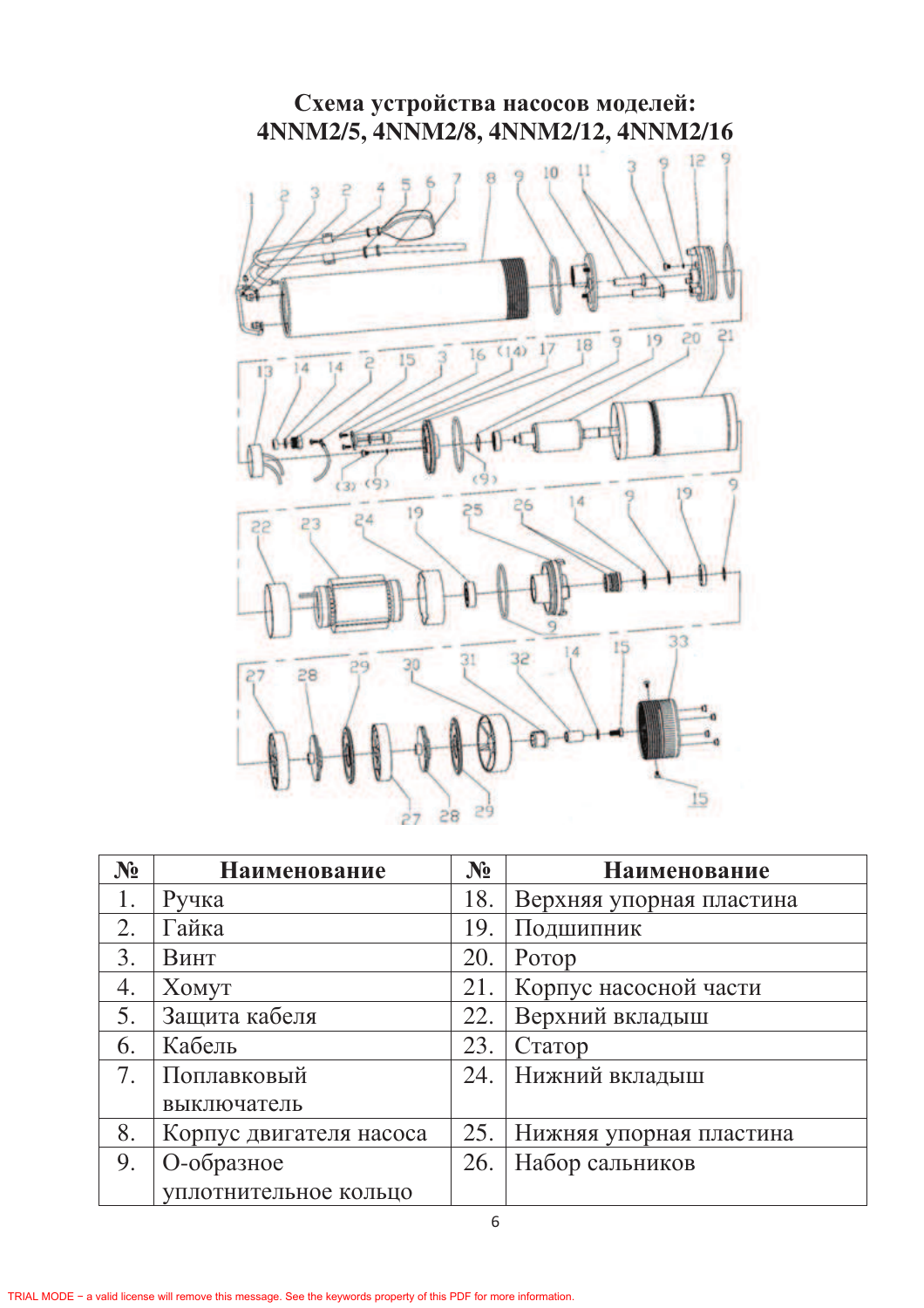|     | (прокладка)           |     |                                 |
|-----|-----------------------|-----|---------------------------------|
|     | 10. Выходной патрубок |     | 27. Диффузор                    |
| 11. | Зажим кабеля          | 28. | Крыльчатка                      |
| 12. | Верхняя крышка        | 29. | Направляющая                    |
| 13. | Конденсатор           | 30. | $\Gamma$ Cy $\pi$ <sub>10</sub> |
| 14. | Шайба                 | 31. | Соединительная муфта            |
| 15. | Болт                  | 32. | Втулка вала                     |
| 16. | Кожух кабеля          | 33. | Основание                       |
|     | Уплотнительное кольцо |     |                                 |

## Схема устройства насоса модели SCM3

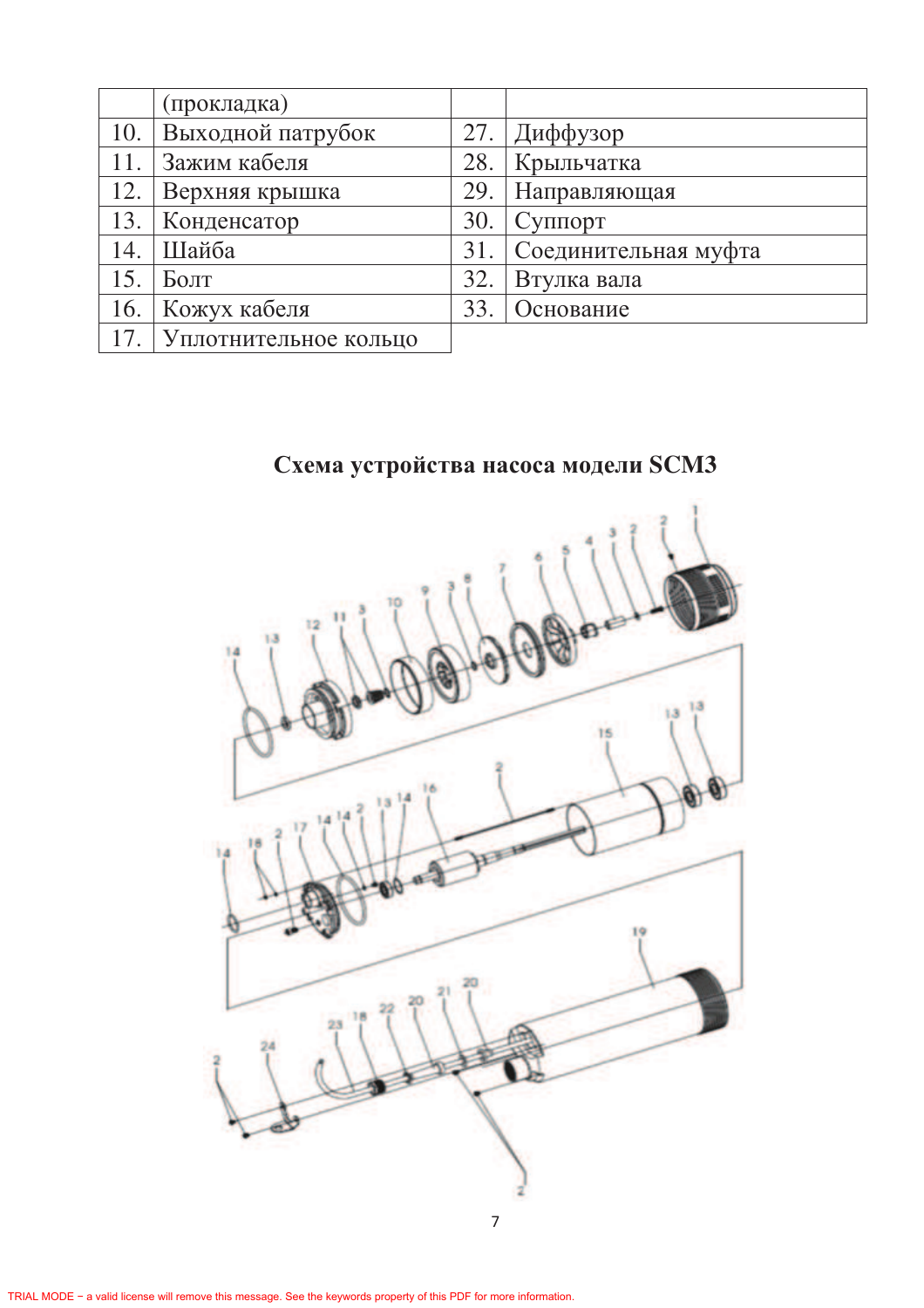| $N_2$ | Наименование            | $N_2$ | Наименование              |
|-------|-------------------------|-------|---------------------------|
|       | Основание               | 13.   | Подшипник                 |
| 2.    | Винт                    | 14.   | О-образное уплотнительное |
|       |                         |       | кольцо (прокладка)        |
| 3.    | Шайба                   | 15.   | Корпус двигателя насоса   |
| 4.    | Втулка вала             | 16.   | Porop                     |
| 5.    | Резиновый подшипник     | 17.   | Верхняя упорная пластина  |
| 6.    | Нижний суппорт          | 18.   | Гайка                     |
| 7.    | Нижняя крышка           | 19.   | Корпус насосной части     |
| 8.    | Крыльчатка              | 20.   | Защита кабеля             |
| 9.    | Направляющая            | 21.   | Уплотнительное кольцо     |
| 10.   | Распорное кольцо        | 22.   | Медная шайба              |
| 11    | Сальник                 | 23.   | Кабель                    |
| 12.   | Нижняя упорная пластина | 24.   | Подвесное устройство      |

## Схема устройства насосов моделей: **6SRM10/4, 6SRM10/8, 6SRM18/3, 6SRM18/6, 6SRM30/2, 6SRM30/4, 6SRM45/4**

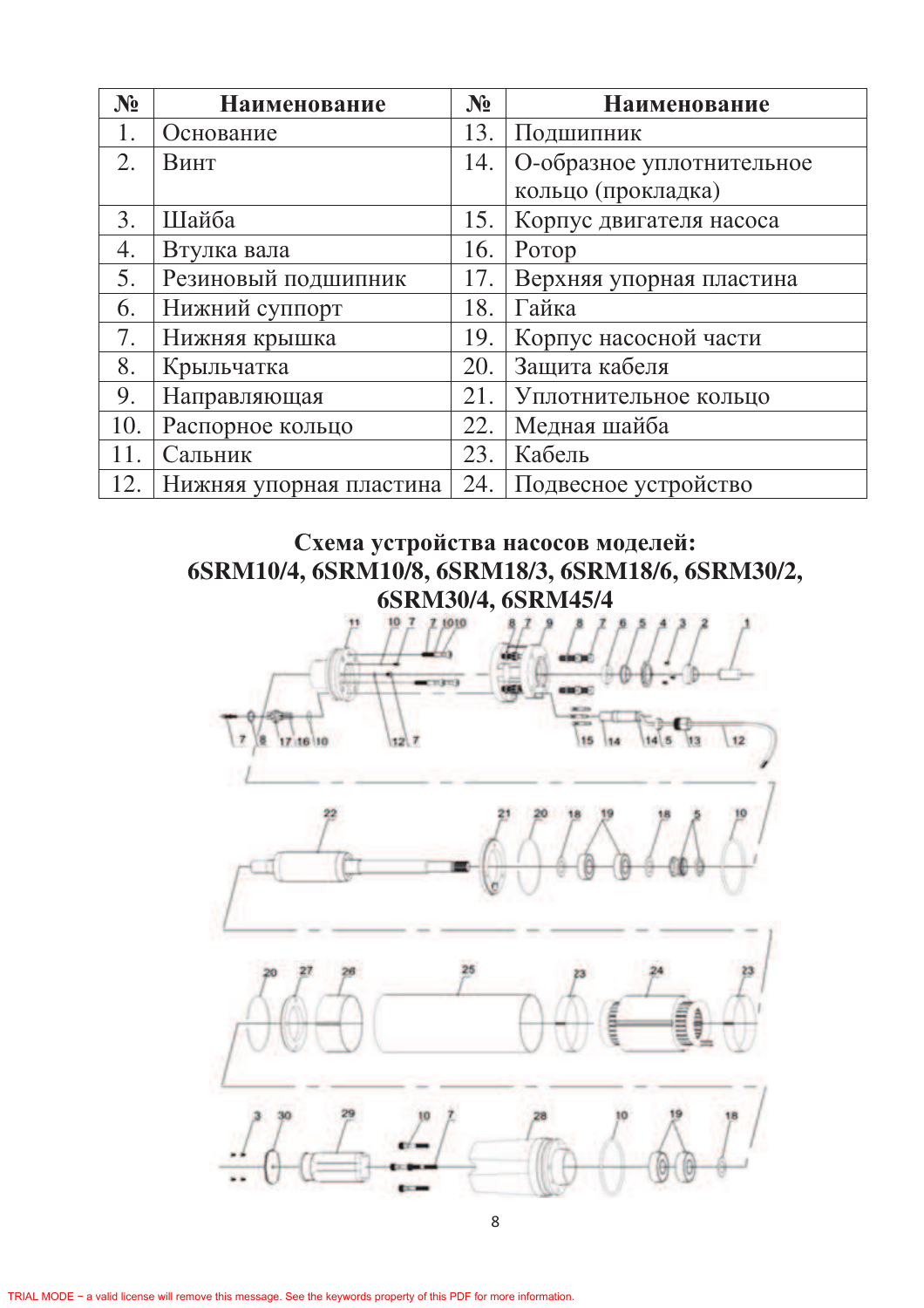| $N_2$ | Наименование          | $N_2$ | Наименование            |
|-------|-----------------------|-------|-------------------------|
| 1.    | Втулка                | 16.   | Кабельный разъем        |
| 2.    | Резиновая крышка      | 17.   | Резиновое основание     |
|       | сальника              |       |                         |
| 3.    | Винт                  | 18.   | Плоская шайба           |
| 4.    | Крышка сальника из    | 19.   | Подшипник               |
|       | нержавеющей стали     |       |                         |
| 5.    | Сальник               | 20.   | Стопорное кольцо        |
| 6.    | Обойма сальника       | 21.   | Верхний суппорт         |
| 7.    | Болт                  | 22.   | Ротор                   |
| 8.    | Шайба                 | 23.   | Изолятор                |
| 9.    | Соединительный фланец | 24.   | Статор                  |
| 10.   | О-образное            | 25.   | Кожух двигателя         |
|       | уплотнительное кольцо |       |                         |
|       | (прокладка)           |       |                         |
| 11.   | Верхняя упорная       | 26.   | Вкладыш                 |
|       | пластина              |       |                         |
| 12.   | Кабель                | 27.   | Нижний суппорт          |
| 13.   | Гайка                 | 28.   | Нижняя упорная пластина |
| 14.   | Зажим кабеля          | 29.   | Масляная камера         |
| 15.   | Соединитель кабеля    | 30.   | Крышка масляной камеры  |

# ВНИМАНИЕ!

Производитель оставляет за собой право вносить изменения в вышеуказанные конструкции насосов  $\mathbf{B}$ целях их совершенствования.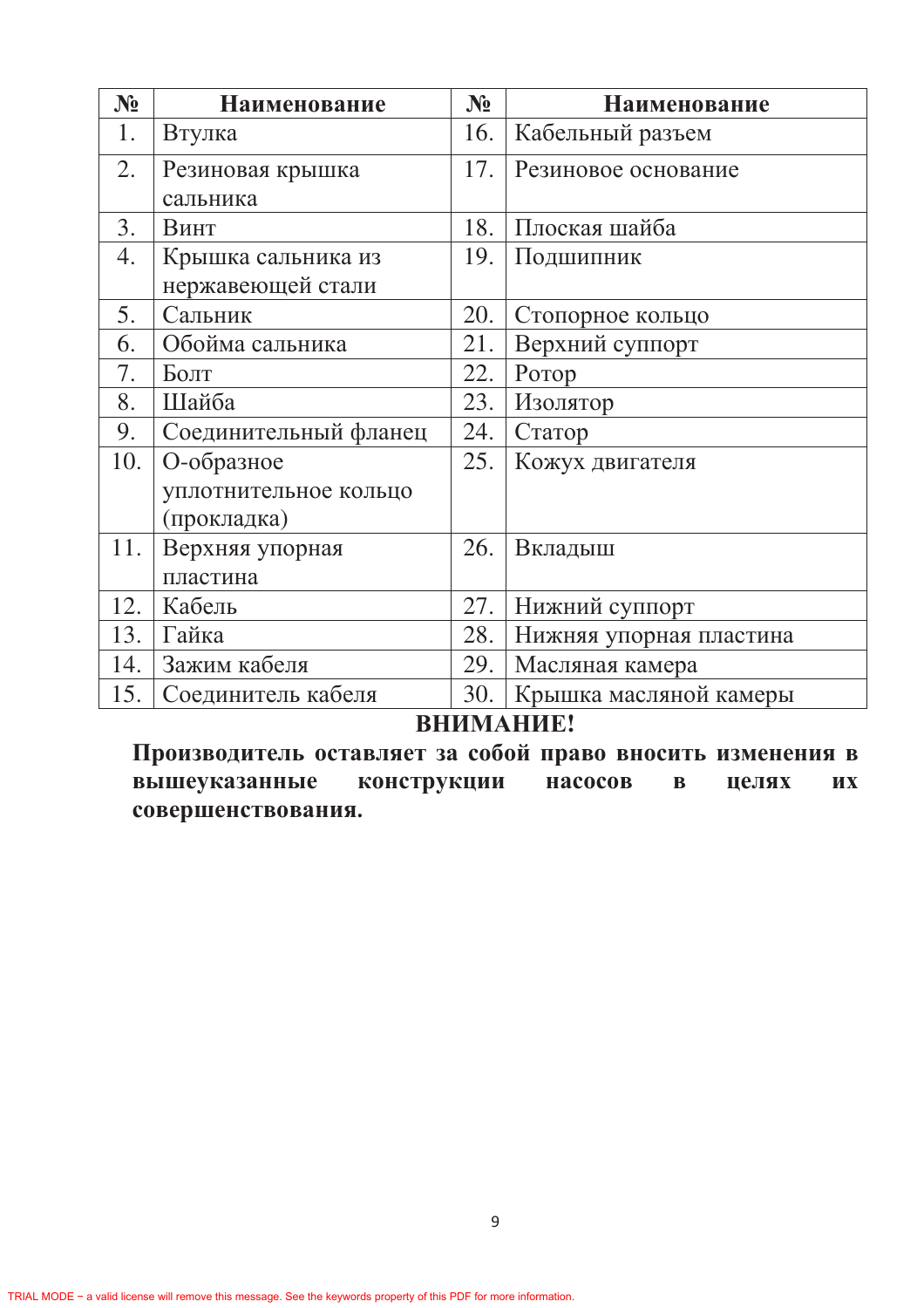



| $N_2$ | <b>Наименование</b>      |
|-------|--------------------------|
|       | Hacoc                    |
| 2.    | <b>XOMYT</b>             |
| 3.    | Шланг                    |
|       | Кабель                   |
| 5.    | Tpoc                     |
|       | Место крепления подвески |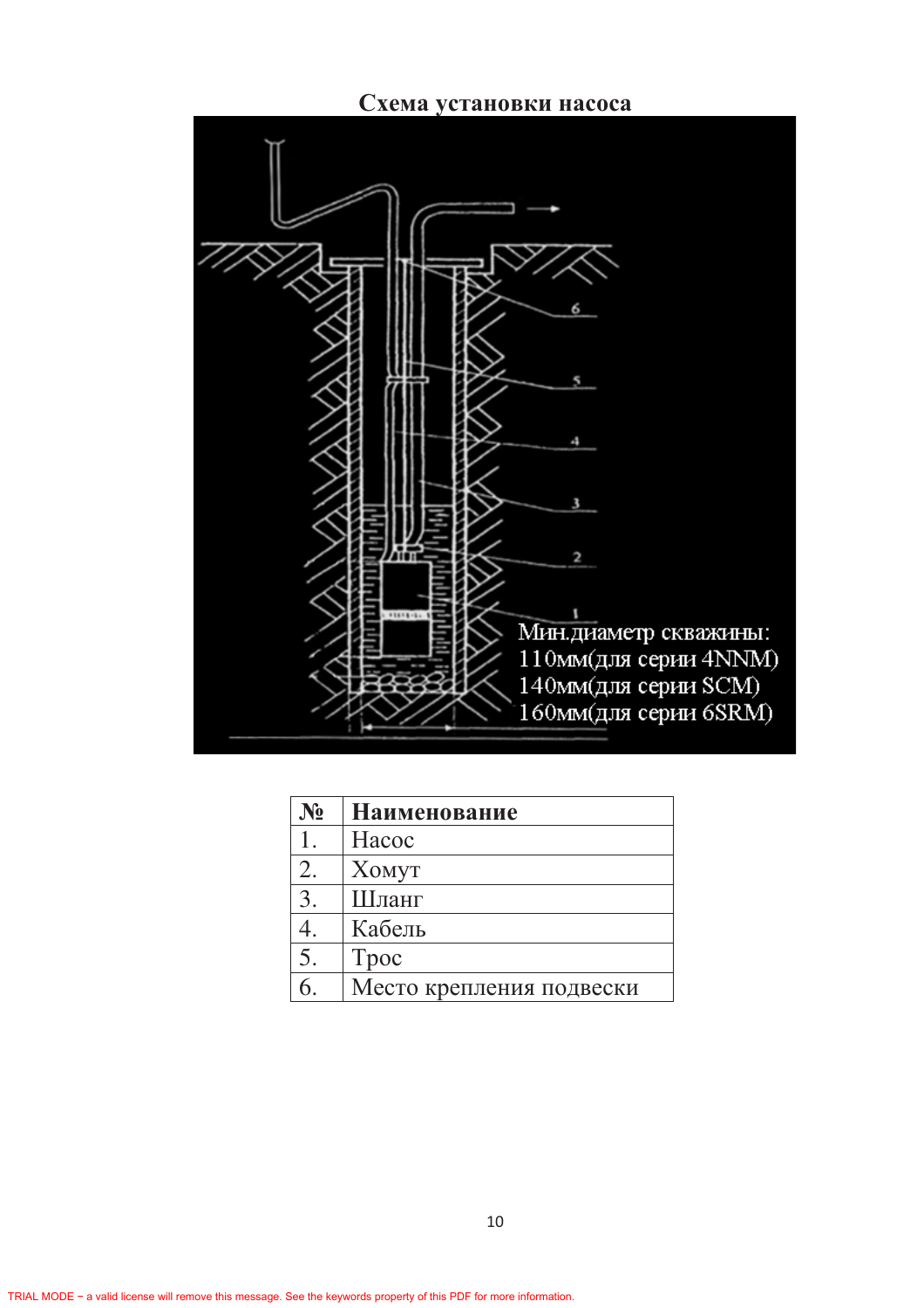#### Установка и ввод в эксплуатацию насоса

Прежде чем подключить насос к электросети, убедитесь, что напряжение и частота, указанные на нем, соответствует напряжению и частоте подключаемой электросети (220В,  $50\Gamma$ <sub>II</sub>).

## Все работы с насосом производите при выключенном питании!

При монтаже подсоедините напорный шланг к выходному патрубку насоса с помощью хомута. Диаметр шланга должен соответствовать диаметру присоединительного штуцера насоса. Насос устанавливается в резервуар, на твердое дно, поддон или подставку, которые предотвращают его заиливание. При укладке шланга не напорного допускается наличие перегибов, закрывающих выход воды. Насос представляет собой переносную конструкцию. Длительная, бесконтрольная работа насоса И хранение его в воде, приводят к преждевременному износу и сокращению срока службы насоса.

### При эксплуатации насоса запрещается:

-обслуживание и ремонт насоса, включенного в сеть;

-эксплуатировать насос без кожуха;

-включать насос в сеть при неисправном электродвигателе;

-разборка насоса с целью устранения неисправностей  $(B)$ гарантийный период);

-эксплуатировать насос при возникновении во время его работы хотя бы одной из следующих неисправностей:

- повреждение штепсельной вилки или шнура питания;
- запаха или дыма характерного для горящей • появление ИЗОЛЯЦИИ;
- поломка или появление трещин в корпусных деталях.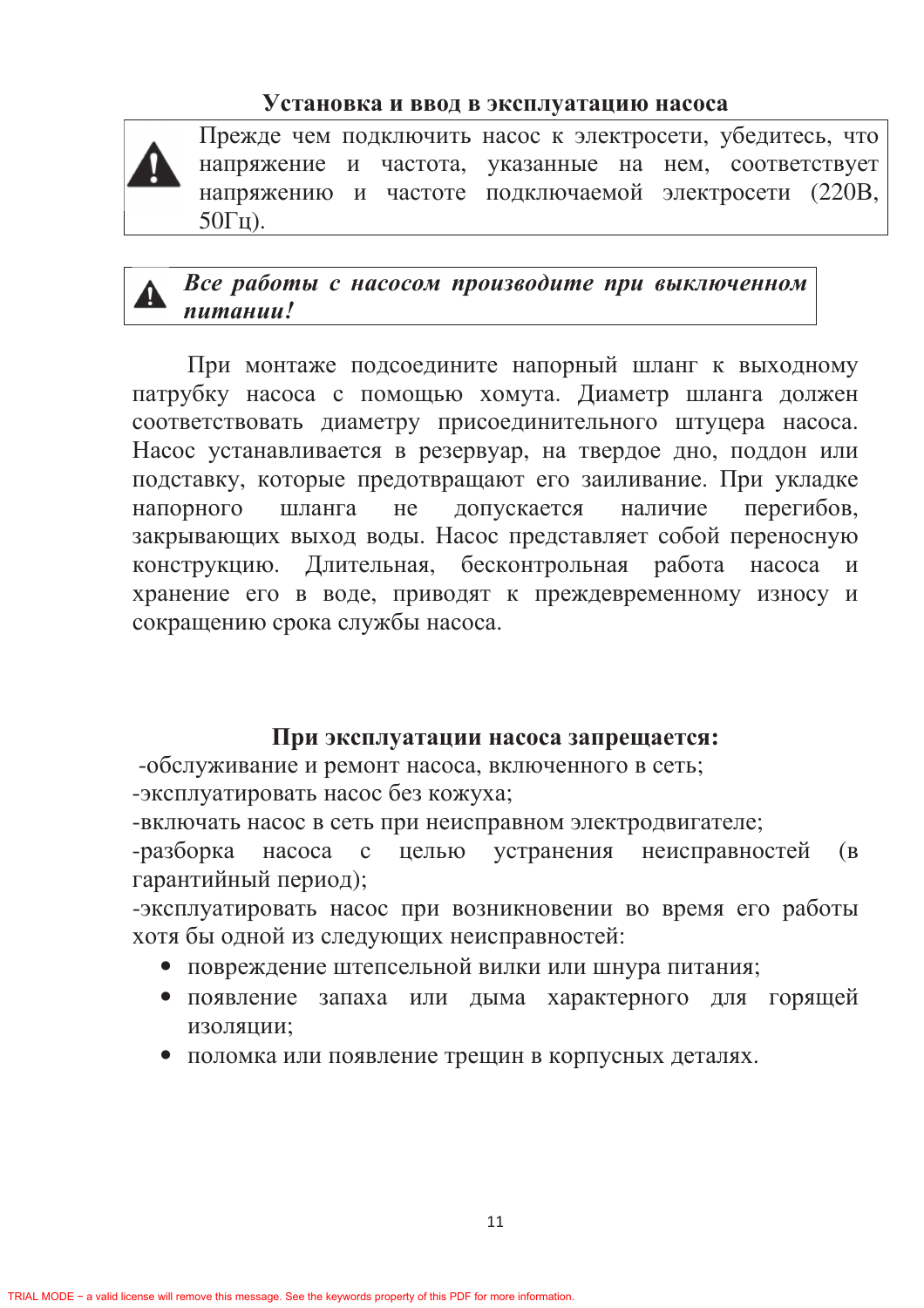#### Меры предосторожности

Применять насос разрешается только в соответствии с назначением, указанным в руководстве по эксплуатации. При эксплуатации насоса необходимо соблюдать все требования, указанные в руководстве по эксплуатации, не подвергать его ударам, перегрузкам, воздействию агрессивных жидкостей, грязи и нефтепродуктов.

При эксплуатации насоса необходимо соблюдать следующие правила:

- запрещается эксплуатировать насос без заземления;

- запрещается перекачивать морскую воду;

- запрещается перекачивать огнеопасные, взрывоопасные и химически-активные жидкости, а также жидкости, содержащие  $\Gamma CM$ :

- в составе перекачиваемых насосом примесей не должны присутствовать камни, металлические предметы и т.п.

- необходимо отключать насос от сети, после окончания его эксплуатации, при переносе с одного рабочего места на другое, во время перерыва;

- не допускать натягивания, перекручивания и попадания под различные грузы шнура питания, соприкосновение его с горячими и масляными поверхностями;

- не перегружать насос;

-не перемещать насос за шнур питания;

-не допускать работу насоса без воды;

-не допускайте замерзания воды в насосе;

-храните насос в сухом помещении, в недоступном для детей месте.

- эксплуатировать насос необходимо в строго вертикальном положении!

#### Хранение насоса

Хранить насос необходимо в сухом прохладном месте, оберегая от прямых солнечных лучей.